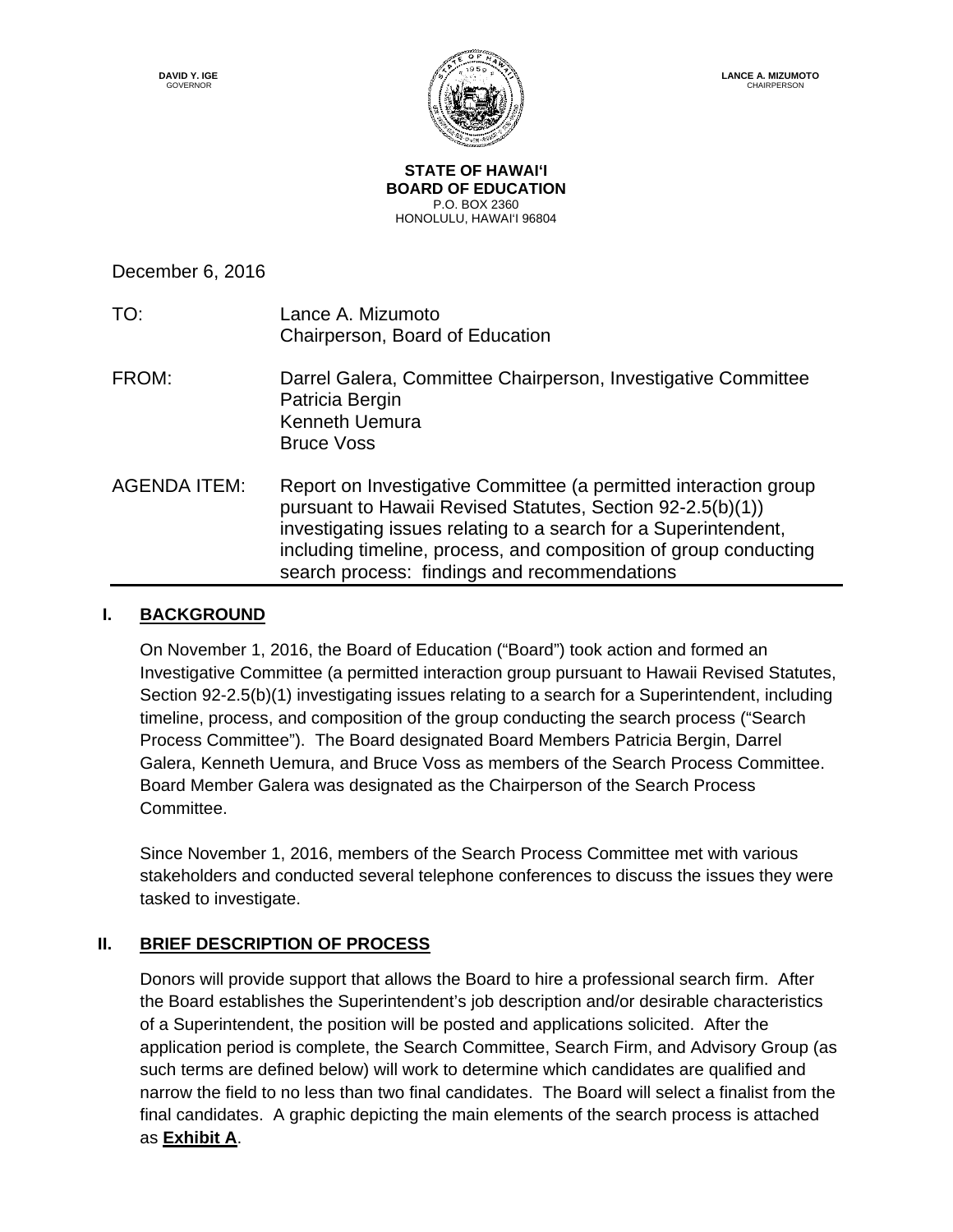#### **III. ROLES AND RESPONSIBILITIES**

There are several parties that will have a part in the search process. These parties and their responsibilities are described below.

**Board:** The Board delegates authority to conduct the search to the Search Committee. With the assistance of the Search Firm, the Board will adopt a job description for the Superintendent and may run a process to develop Superintendent Characteristics, both of which can be used to qualify and evaluate candidates. The Board will negotiate and enter into a contract with the Search Firm. The Board will review the Search Committee recommendation regarding the top applicants ("Final Candidates") and decide which of the Final Candidates will be the top candidate ("Finalist").

**Search Committee:** The Search Committee will be formed by the Board. The Search Committee, Advisory Group, and Search Firm will review the applicants for the position. Taking into consideration the advice of the Advisory Group and the Search Firm, the Search Committee votes on the Final Candidates and provides its recommendation to the Board. Only the Search Committee, which is solely made up of Board Members, will vote regarding the recommendation of the Final Candidates, but will consider input from the Advisory Group and Search Firm.

**Advisory Group:** The advisory group can be made up of individuals representing the following groups: students, parents, teachers, school administrators, classified/noncertificated staff members, community, Hawaiian education, charter education, early education, higher education, military, non-profit (education) (collectively "Advisory Group").<sup>1</sup> The Advisory Group will advise the Search Committee regarding its recommendation of the Final Candidates to the Board. Advisory Group members will not vote on the Final Candidates, but will provide the Search Committee with advice regarding the selection of the Final Candidates to present to the Board.

**Search Firm:** The Search Firm will conduct a local and national search for candidates for the position of Superintendent. It will assist the Search Committee, Advisory Group, and Board in the search process and communication of the process and results.

**Public:** The Public includes anyone that has an interest in public education in Hawaii. This includes all teachers, staff, students, administrators, parents, and community members. The Public may be able to provide comment on the job description for the Superintendent, Superintendent Characteristics, Final Candidates and Finalist through different processes.

**Donors:** The committee has been exploring the possibility of donors providing support and funding for things like a Search Firm ("Donors"). The Harold K.L. Castle Foundation, The Learning Coalition, and Kamehameha Schools have been approached. The Donors will provide support and run a process to identify a Search Firm.

<span id="page-1-0"></span> $\overline{a}$ <sup>1</sup> Note that this is a listing of perspectives that may be represented in the Advisory Group because of a significant interest in public education in Hawaii. It is not meant to be exhaustive or limiting.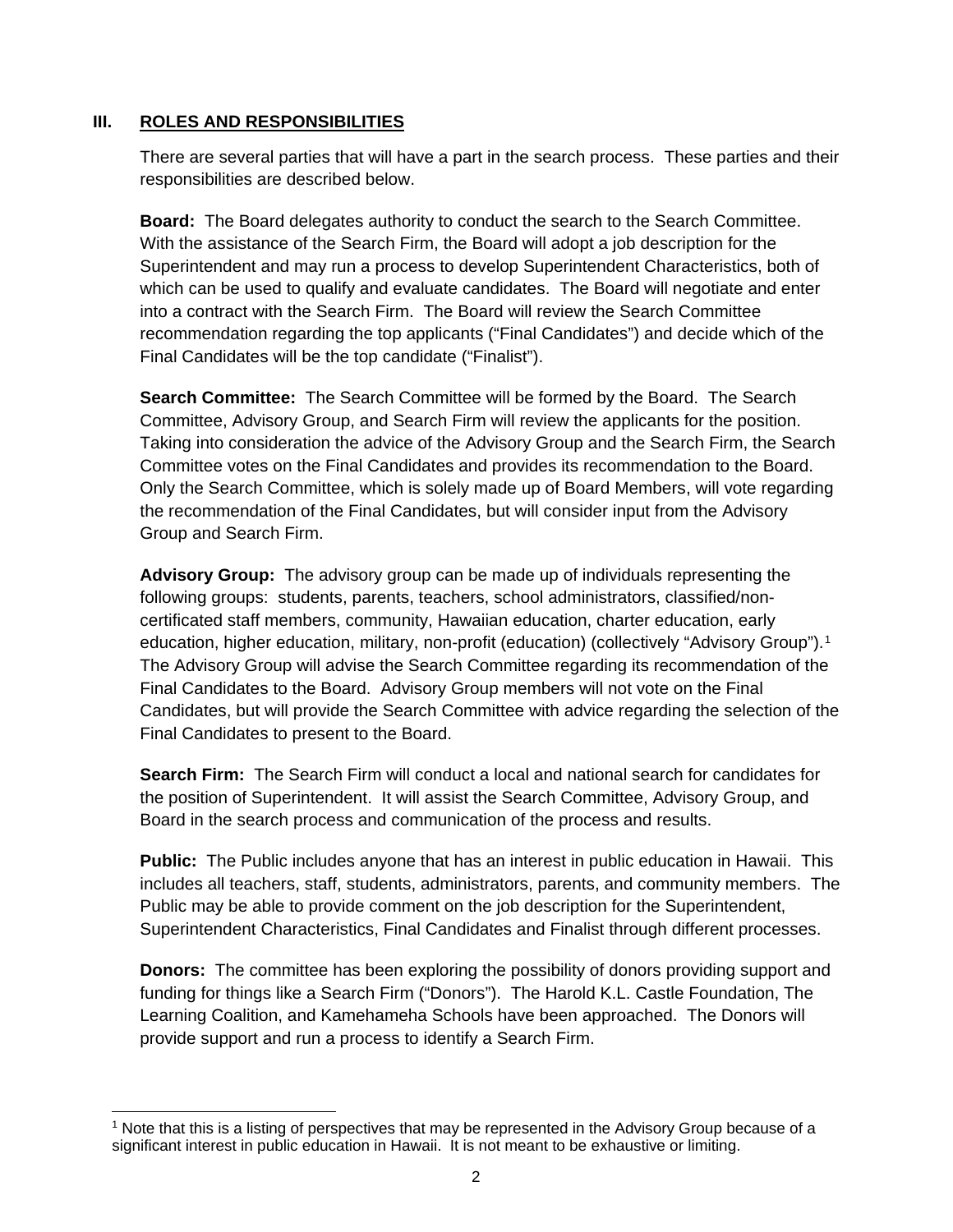## **IV. FINDINGS**

The process described above was developed with the intent to provide flexibility and the opportunity for the Search Committee and Board to consult with a professional search firm before establishing all elements of the process. As such, elements of the search described herein are intended to provide guidance to the Search Committee and allows the Search Committee to make decisions and adjust the process as it deems necessary.

Donors and Search Firm. The Donors have been approached to provide joint support to fund a Search Firm, which will assist the Board in its search for a superintendent. The Donors will run a process to identify a Search Firm, which will include the consideration of multiple firms. Once the Donors have identified a Search Firm, it will provide the necessary funds and identify the Search Firm. The Board will negotiate and contract with the Search Firm.

The committee advocates for the use of this process (using donated funds and working with Donors to select a Search Firm) to ensure that a comprehensive search for qualified candidates with the benefit of a professional search firm could be completed in a timely fashion. The Donors plan on interviewing several potential firms and including at least one Board Member in these interviews to ensure that the interviewees understand the process contemplated and the expectations of the Board. The Donors will then issue a grant to the Board that will have a Search Firm identified. This process makes it possible to select a candidate before July 1, 2017.

Advisory Group. The Advisory Group will be made up of individuals representing the groups described above. The Search Committee chairperson, with the guidance and input of the Search Committee, will determine which individuals will serve on the Advisory Group. While it is impossible to ensure that everyone is represented, the hope is that the individuals on this Advisory Group will represent large numbers of people in each of their areas.

Input on Process. The process provides a number of opportunities for the Public and Advisory Group to provide input. This committee encourages seeking input, but leaves it to the Search Committee to make a determination of how and when this input will be solicited because the Search Committee will have the benefit of the professional advice of the Search Firm after it is retained.

**a. Superintendent Characteristics and Job Description**. The Board can employ a two-step process to provide the Search Committee, Advisory Group, and Search Firm with guidance to solicit applicants and narrow the field of applicants to the Final Candidates. The two-steps, establishing Superintendent Characteristics and a job description, can complement each other and provide a well-rounded picture of the individual that the Board is looking for. The Public can comment on the job description for the Superintendent through conventional means, which is testimony on Board agenda items. The Board can run a different process to reach out to the Public for input on Superintendent Characteristics, which can include outreach through an online survey and other means.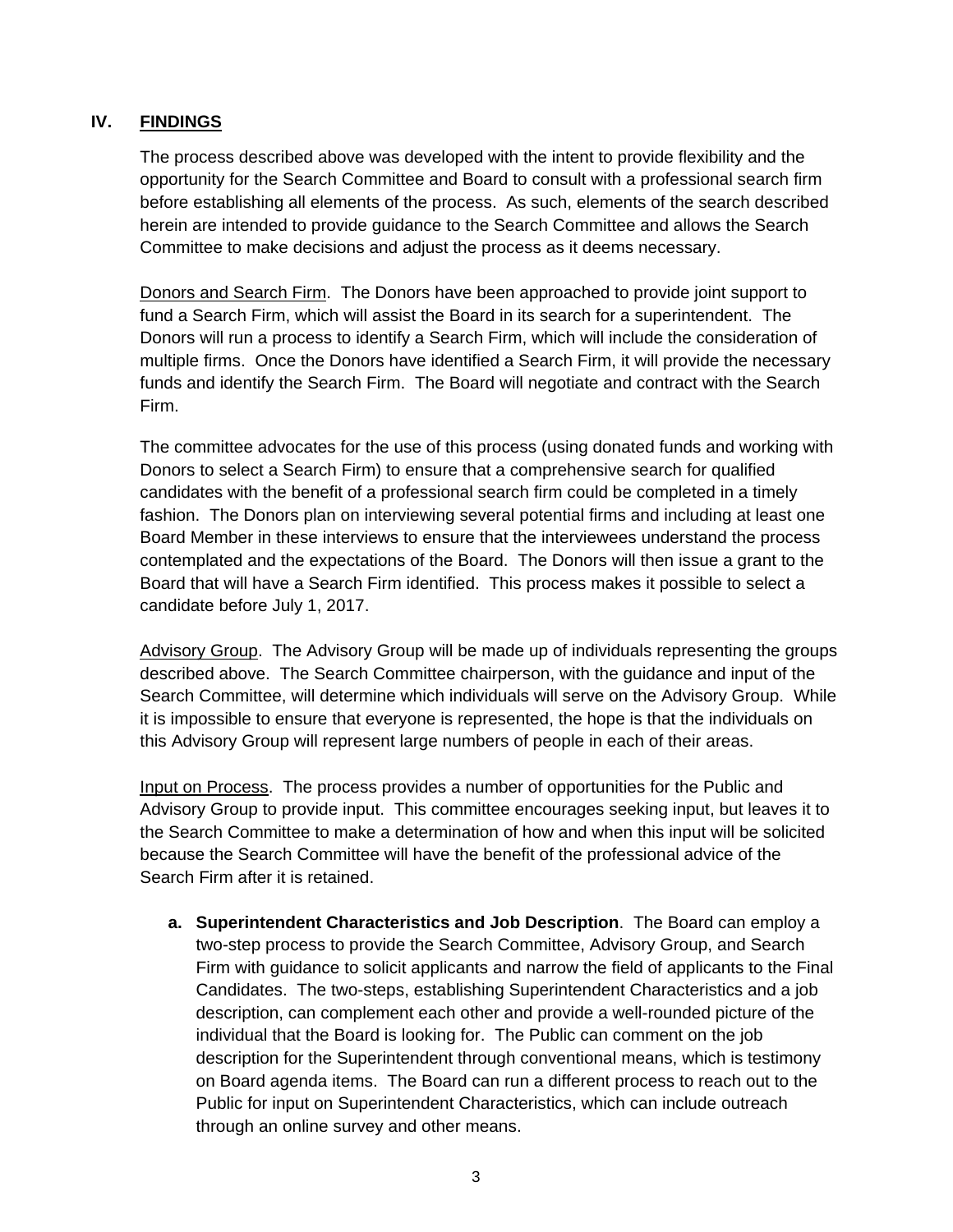- **b. Final Candidates**. The Advisory Group will assist the Search Firm and Search Committee in providing advice on its selection of the Final Candidates. This committee also advocates for a process where the Board holds forums that allows the Public to meet the Final Candidates before selecting a Finalist.
- **c. Finalist**. The name of the Finalist can also be posted on the Board agenda where the Board makes a decision so the Public can provide input on the Finalist via testimony before the Board takes action.

### **V. SEARCH PROCESS TIMELINE**

The general timeline below maps out the major activities and estimated dates relating to the superintendent search. The dates are approximate, based on various assumptions, and may change as process develops and the Search Committee makes its determinations regarding the process.

| <b>Approximate Date</b> | <b>Activity</b>                                            |
|-------------------------|------------------------------------------------------------|
| December 6, 2016        | Search Process Committee reports recommendations and       |
|                         | findings regarding search process                          |
| December 20, 2016       | Board considers Search Process Committee                   |
|                         | recommendations and findings and establishes the           |
|                         | members of the Search Committee                            |
| December 2016- January  | Search Committee establishes individuals that will be part |
| 2017                    | of Advisory Group                                          |
|                         | Board contracts with Search Firm and works on              |
|                         | <b>Superintendent Characteristics</b>                      |
| January-February 2017   | Board adopts job description and Superintendent            |
|                         | Characteristics                                            |
| February-April 2017     | Position posted internally and externally                  |
| March-April 2017        | Search Committee, Advisory Group, and Search Firm          |
|                         | develops list of Final Candidates                          |
| May 2017                | Search Committee recommends Final Candidates to Board      |
| <b>June 2017</b>        | <b>Board announces Finalist</b>                            |

#### **VI. RECOMMENDATION**

This committee unanimously agreed and recommends that the Board establish an investigative committee (a permitted interaction group pursuant to Hawaii Revised Statutes, Section 92-2.5(b)(1)) tasked with conducting the search for a superintendent ("Search Committee") and adopt the search process and timeline, as described in this memorandum, subject to any revisions as determined by the Search Committee.

This report completes the work the Board tasked to this committee.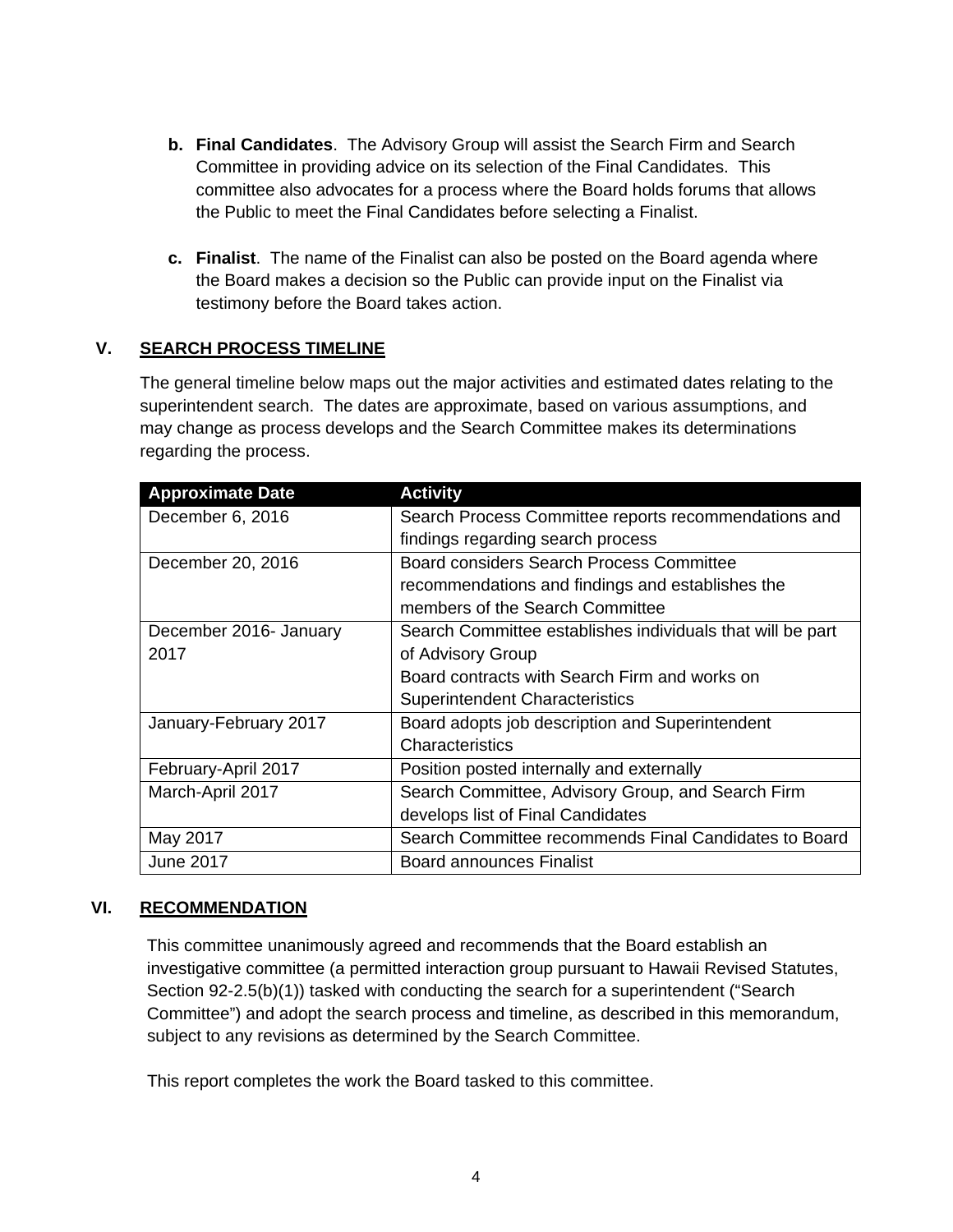# **Exhibit A**

Search Process